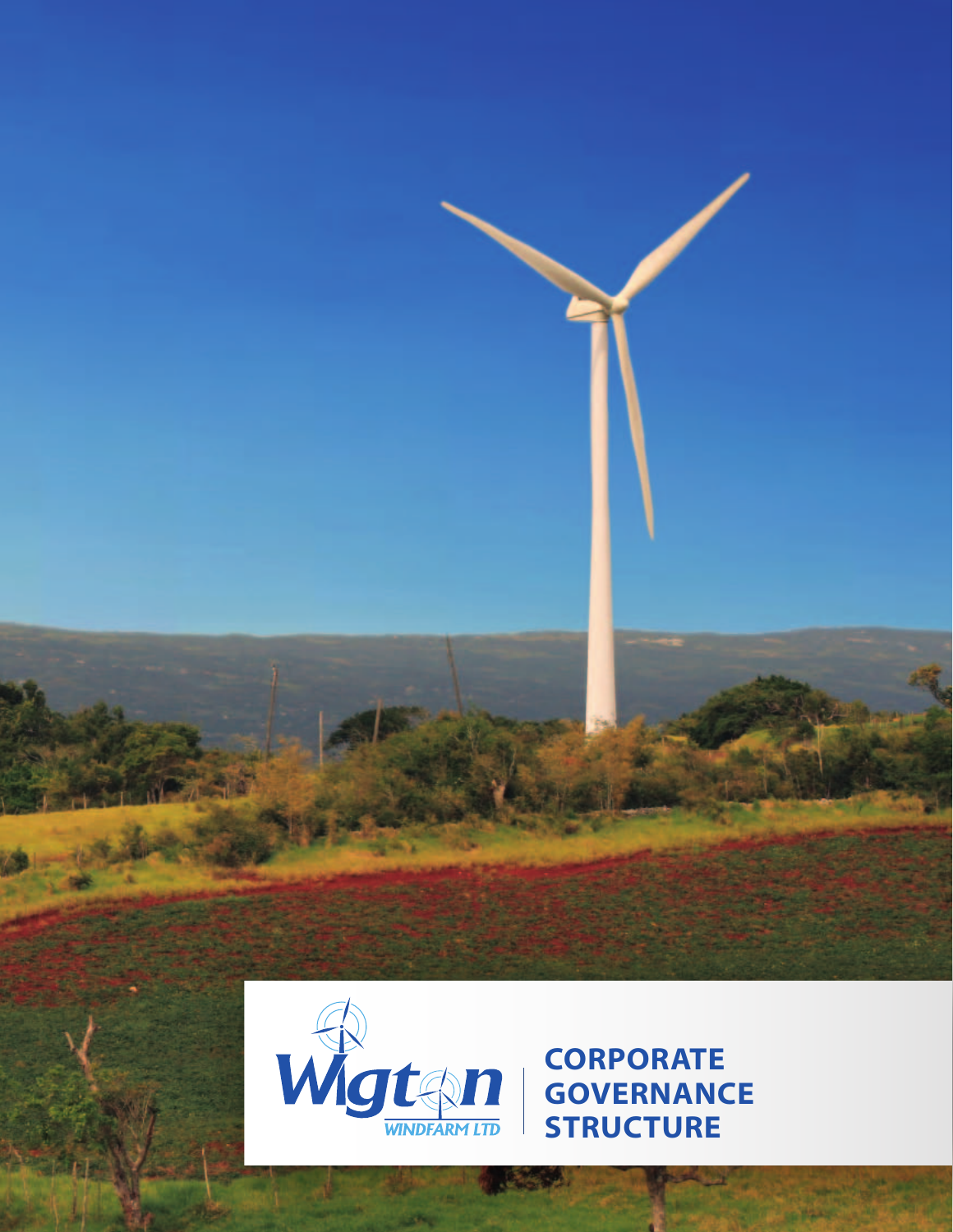# **CORPORATE GOVERNANCE STRUCTURE**

## **CORPORATE GOVERNANCE STRUCTURE**

Wigton Windfarm Limited ("WWFL" or the "Company") was established in April 2000 under the Jamaican Companies Act as a subsidiary of the Petroleum Corporation of Jamaica (PCJ), which was then the Government of Jamaica (GOJ) entity with responsibility for energy security. Wigton was mandated to develop and operate wind-powered renewable systems to supply electricity to the national grid. In 2017 the Government of Jamaica (GOJ) took the decision to divest WWFL via an initial public offering (IPO) on the Jamaica Stock Exchange (JSE) and this exercise was successfully completed in May 2019. As a listed company on the main market of the JSE, WWFL has transitioned from a public sector entity to a private sector company governed by the JSE Rules. The Company has implemented a comprehensive corporate governance structure, which meets all requirements of the Jamaica Stock Exchange (JSE), the Companies Act, 2004, and the Company's Articles of Incorporation while facilitating efficient operations and continued growth.

## **AUTHORITY OF SHAREHOLDERS**

The Corporate Governance Structure will recognize the authority of shareholders to:

- **Elect Directors**
- • Adopt Audited Financial Statements
- Elect Auditors  $\&$  authorize the Board to fix their remuneration
- Confirm remuneration of Non-Executive Directors
- • Approve and ratify dividends

## **ROLE OF THE BOARD OF DIRECTORS**

The Board of Directors of the Company ("the Board") will provide strategic leadership and oversight for the management of the Company's business and will have overall responsibility for governance and for the implementation of a code of best practices that will guide the Company's operations. Principal reporting responsibilities will be to the company's shareholders, the JSE and any other requisite stakeholders. The Board will meet at least six (6) times each financial year or more frequently if required.

The Board will be governed by a Charter which sets out its overall mandate as well as its composition, size and quorum requirements. Additionally, the Charter outlines the Company's overall governance principles, policies relating to declarations of interest, the induction program and on-going training as well as the roles and responsibilities of the Chairman and Directors. The Board will be subjected to an annual self-evaluation, led by the Chairman of the Corporate Governance Committee.

## **COMPOSITION OF THE BOARD**

The Board is comprised with consideration of the expertise, experience and competences necessary for effective guidance and leadership given the nature, direction and future growth of the Company's business. Although not exclusive, the competencies, attributes and qualifications considered in evaluating the incumbency or candidacy of an individual for selection, includes management and leadership experience, a skilled and diverse background, integrity and professionalism.

Article 89 of the Company's Articles of Incorporation prescribes that the number of Directors of the Company that shall constitute the whole Board shall not be less than five and more than twelve (12). As at March 31, 2020, the Board consisted of eight members, seven of whom are independent, non-executive directors. Among other things, an independent director is an individual who is not and has not been employed by the Company within the past three years and does not represent a shareholder owning more than 10% of the Company.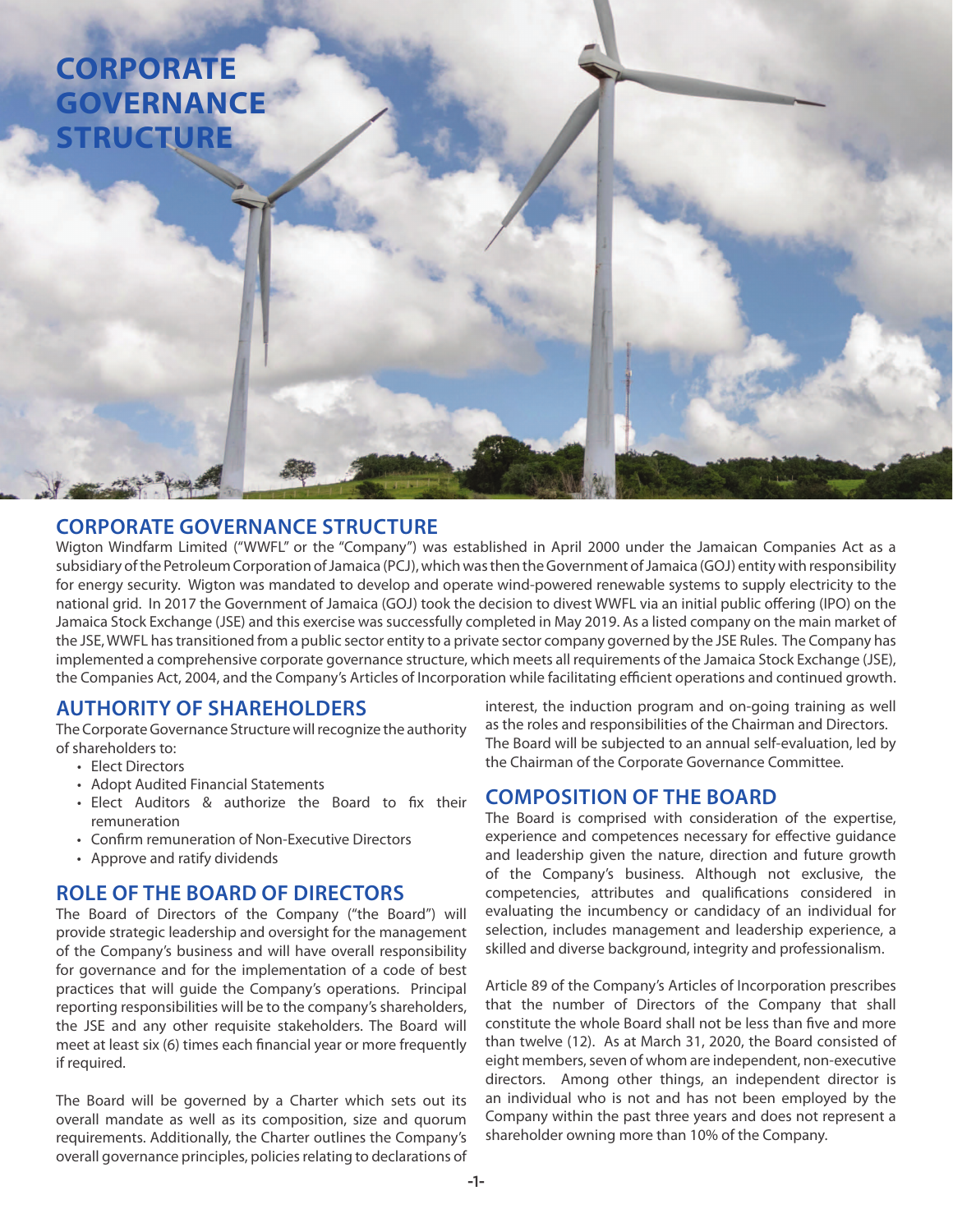

The current Board Members are:

Oliver W. Holmes\* Chairman Business and Financial Expert

Dennis Chung\* Chairman of the Audit, Finance and Investment Committee Chartered Accountant/Financial Expert

Gregory B. Shirley\* Chairman of the Nominations and Compensation Committee Human Relations Expert

M. Georgia Gibson Henlin, QC\* Chair of the Corporate Governance Committee Attorney-at-Law

Earl Barrett Managing Director

Nigel Davy\* Director

Hugh Johnson\* Director

Jacqueline Stewart-Lechler\* **Director** 

\*Independent Directors

#### **BOARD SUBCOMMITTEES**

The Board is supported by four (4) Sub-Committees, which are appointed by the Board of Directors. The policy frameworks

and responsibilities of the Sub-Committees of the Board are set out in Terms of References which define the purpose of each Sub-Committee, their composition and respective roles and responsibilities, authority levels, frequency of meetings, reporting responsibilities, remuneration, conflict of interest policies, confidentiality of information and authority to engage external advisors to complete their duties.

## **Audit, Finance and Investment Committee (AFIC)**

The Audit, Finance and Investment Committee (AFIC) shall be comprised of a minimum of three (3) Independent Directors to comply with JSE rules. This Committee will be chaired by a qualified Accountant who is, ideally, also a financial expert and will meet at least quarterly. Among the Committee's principal responsibilities will be ongoing reviews of the Company's systems and structures of internal controls, the internal audit function, the risk management function, including the top 10 risks faced by the Company, the external audit process, and compliance with financial regulatory and statutory reporting requirements.

The Committee will also assist the Board in fulfilling its oversight responsibilities with respect to matters concerning the Company's financial structure, the annual budget, treasury management, financing of projects and assets, and recommendations for disposals.

The Chairman of the Committee is appointed by the Board and its members are appointed for a period of three (3) years. The current members of the AFIC are:

- • Dennis Chung, Chairman
- • Earl Barrett
- Nigel Davy
- • Jacqueline Stewart Lechler